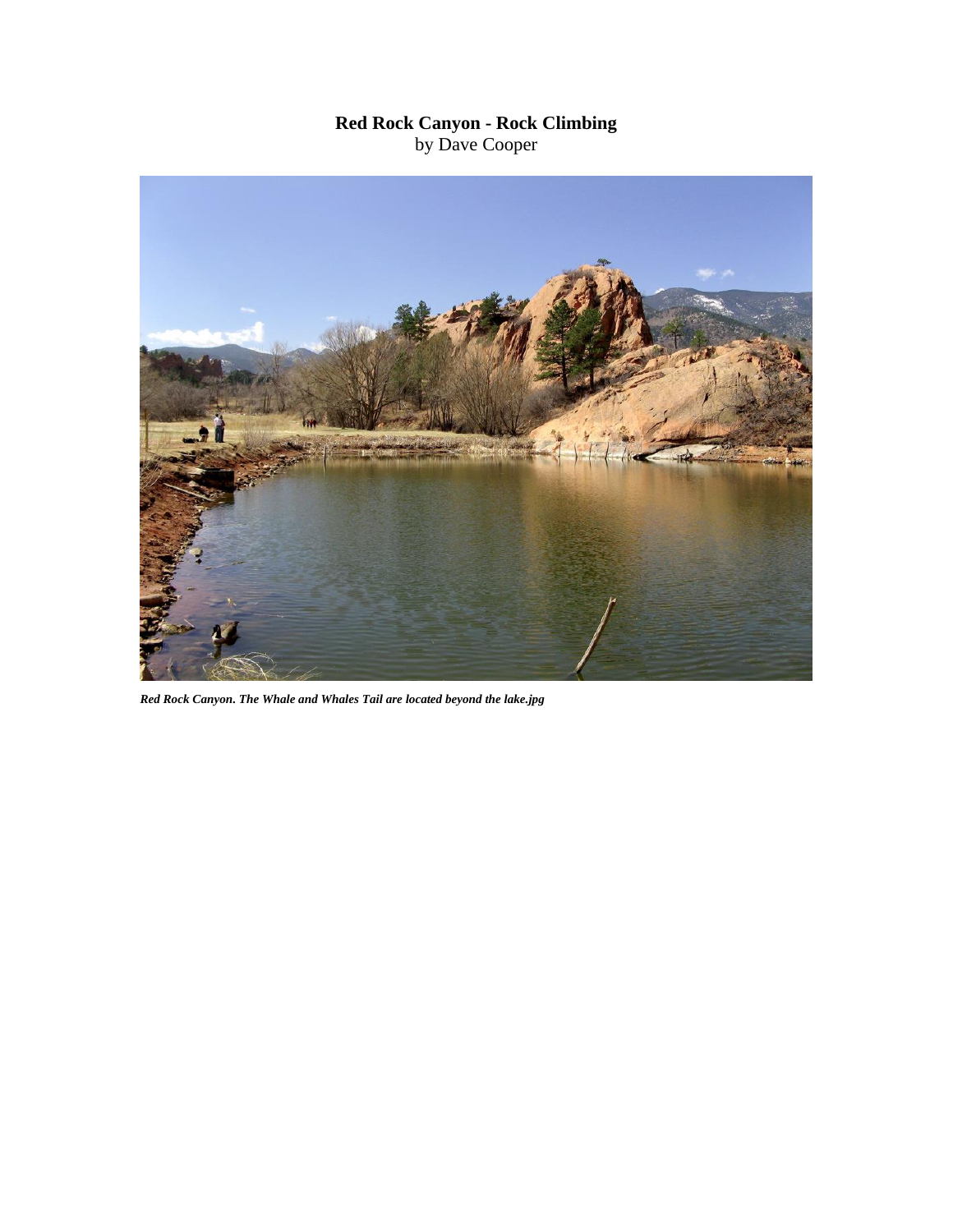OK, I'll admit to having mixed feelings about climbing on sandstone. Not the metamorphosed, hard sandstone of Eldorado Canyon, but the soft, gritty kind that is found in some areas of southern Utah, for example. For that reason I've avoided climbing in places like the Garden of the Gods in Colorado Springs. Something about the texture makes me a little nervous - it can sometimes feel as though you're stepping on ball bearings, and to my way of thinking gives you little warning before gravity overcomes friction.

Recently though, friends had returned from an area

**Getting to the Trailhead:** From I-25 in Colorado Springs, take the Highway 24 exit (Exit 141) west for 3.2 miles and turn left onto Ridge Road at the sign for Red Rock Canyon Open Space. Follow the road left past the first large parking area to the end of the road at a second parking area.

**Difficulty:** Technical sport climbs covering a wide range of difficulty. **Gear**: A set of Quickdraws and anchor material. The climbs described here only require a single 60 meter rope. **USGS Quad:** Manitou Springs, CO.

near the Garden of the Gods called Red Rock Canyon Open Space with the space of excellent sport routes on generally good rock. Somewhat dubious but hoping to be please  $\frac{1}{2}$  headed down there to check it out and ended up having a fun day in a beautiful setting.

This relatively new area boasts around 90 well-bolted routes. Regulations for technical rock climbing here are the same as for neighboring Garden of the Gods. Register and sign a waiver at the Garden of the Gods Visitor Center, and pick up a guidebook ("Red Rock Canyon Open Space - A Rock Climber's Guide - Colorado Springs, Colorado" by Stewart M. Green). If the Visitor Center is out of stock, the guidebook should be available at local outdoor stores.

Whether you're a climber or not, Red Rock Canyon Open Space is worth a visit.

*Scenic Red Rock Canyon is worth a visit whether you're a climber or hiker-small.JPG*

## **Approach**

For our first visit to the area we selected climbs on the Whales Tail and on the Whale. To reach the Whales Tail, from the second parking area, walk either on the trail or along the road, south into the canyon. After only 0.2 miles you'll reach a picturesque lake on the right. The Whales Tail and the Whale are visible just beyond the lake. The Whales Tail is the first formation. Take the right hand (west) hiking trail past the lake and continue until there is

a break in the rock face to your right. A trail of sorts climbs up through the break to the base of the climbs. To reach the Whale, continue on the main west-side trail until it makes a hard left jog before turning sharply left again. At this left turn, a climbers trail heads over towards the rock face, up some steps made from concrete blocks.

*Steps leading to the Whale-small.JPG*



**Climb Description**

## **Climbing** Disclaimer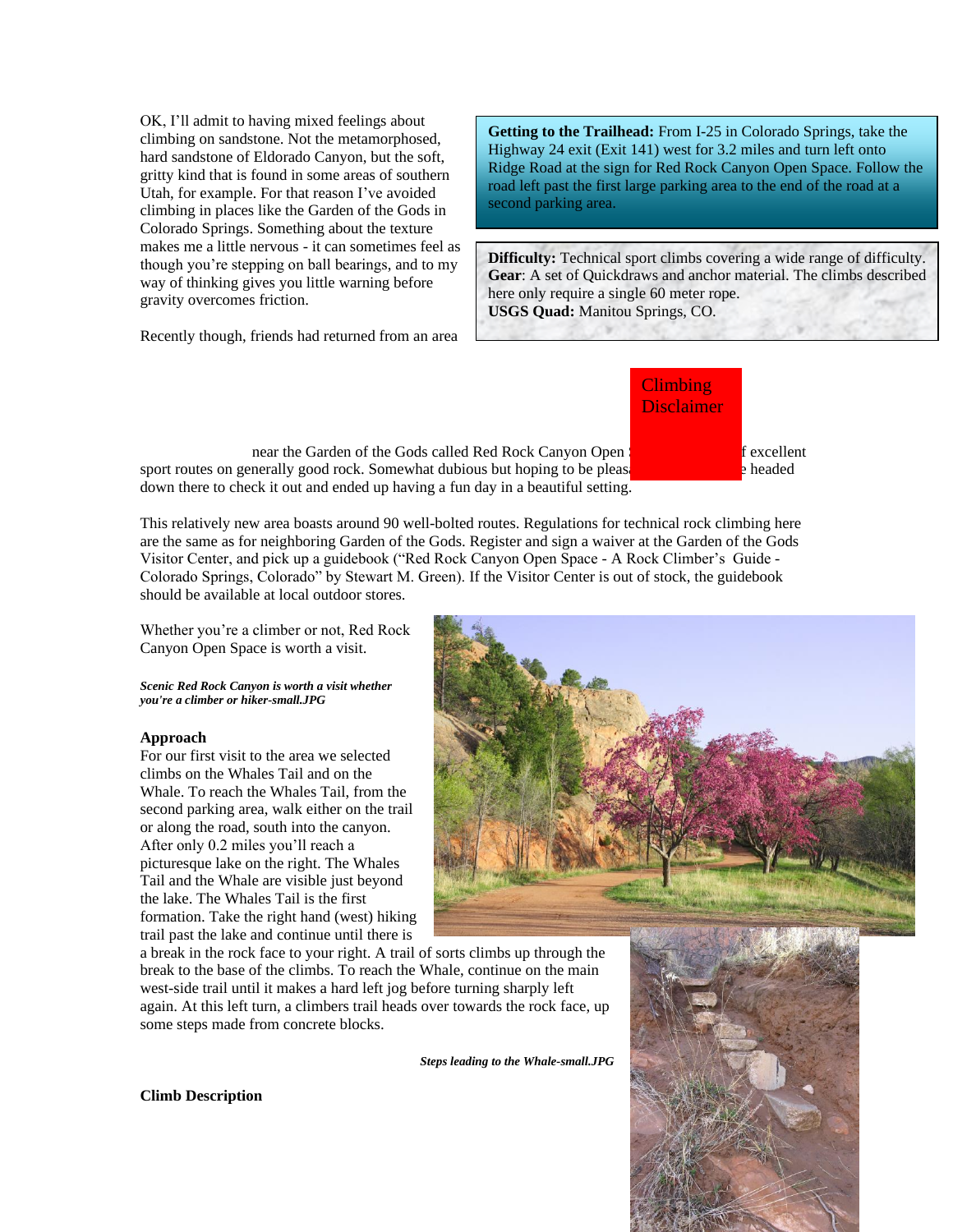

*Climbers on the Whale's Tail. At left, Diana is climbing The Rose, (5.7), while Mike leads Jason's Argonaut(5.10a). Pockets a' Plenty (5.9) is just to the right small.jpg*

The Whale's Tail offers three well-bolted routes from 5.7 to 5.10a. The Whale is much more extensive and has

generally better rock quality than that found on the Whale's Tail. Twenty-four bolted routes provide mainly moderate climbs ranging in difficulty from 5.5 to 5.10b. All climbs are well-bolted and have two-bolt anchors.

*Diana leading Finnacle (5.7)-small.JPG*



*Mike leading the excellent climb, The Captain (5.9-)-small.JPG*